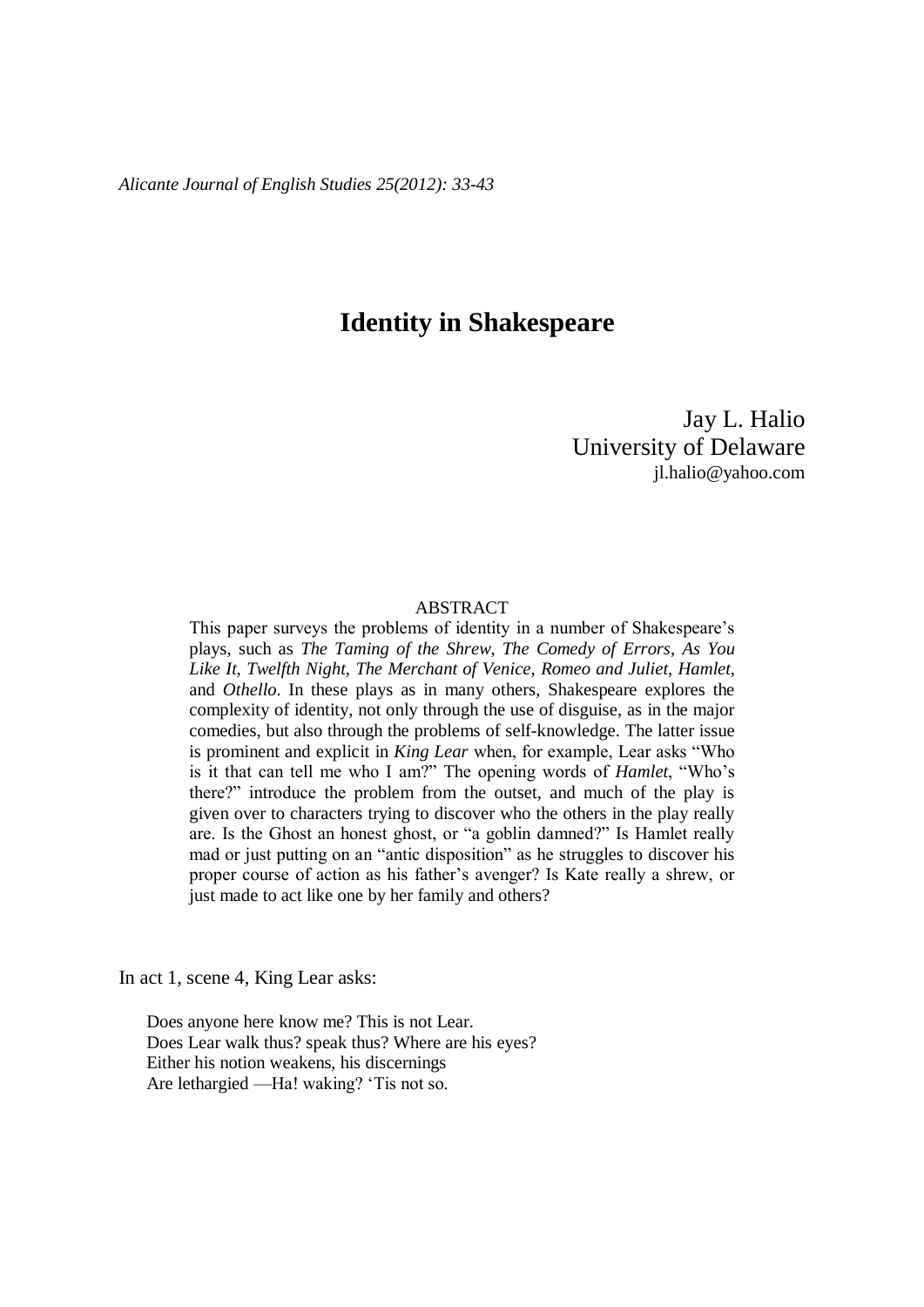He concludes, "Who is it that can tell me who I am?" The question is pertinent and gets the answer from the Fool: "Lear's shadow."<sup>1</sup>

This occurs near the beginning of Lear's awakening, his long journey, like many of Shakespeare's protagonists, to self-discovery (Jorgenson: 1967).En route, gradually but forcibly losing his self-centeredness, he becomes aware of others. In the storm scenes, for example, he begins to take pity on his poor shivering Fool, who has tried to get him to take some shelter. He also begins to realize what kind of king he has been, pondering the plight of the "Poor naked wretches" of whom he has failed to take proper care (3.4). But before he confesses to Cordelia that he is "a very foolish fond old man" (4.7), he must endure the fiery crucible of madness, which burns away many of the delusions he has hitherto entertained about himself, his family, and his kingdom.

Lear's learning experience is extreme, but not all of Shakespeare's protagonists go through quite the same route to self-knowledge. Questions of identity, not only in tragedy, seem to have preoccupied Shakespeare from very early in his career. While in *The Comedy of Errors*, one of his first plays, he borrowed his plot from Plautus's *Menaechmi*, he further complicated his version by adding a second set of twins, confusing all the characters on stage and, at times —depending on how it is staged even the audience. The confusions are of course hilarious; but meanwhile the two Antipholi learn a great deal about themselves and those closest to them. Antipholus of Ephesus, for example, learns what a true and loving wife he has, despite all the abuse he feels he has endured. On her part Adriana confesses that, regardless of all she has suffered during the confusions, she still loves her husband deeply. $<sup>2</sup>$ </sup>

I have argued elsewhere that the Induction to *The Taming of the Shrew* provides important clues as to what exactly is going on in the main action (Halio: 2002). Christopher Sly is made to believe that he is someone he really is not, and once persuaded, he behaves accordingly. I believe this indicates very significantly how we should understand Katherina's behavior. Regarded by everyone as a shrew and treated accordingly, she acts the part so convincingly that none of the eligible bachelors in Padua will have anything to do with her. Katherina's tongue spits out venom indiscriminately; she goes so far as to tie up and beat her sister Bianca in act 2, scene 1 so that she certainly appears to be a shrew. But is she?

Enter Petruchio, who at first refuses to acknowledge Kate's reputation. He treats her very differently from everyone else, insisting that she is "the prettiest Kate in Christendom," "my super-dainty Kate," and so on. He says that:

Hearing thy mildness prais'd in every town, Thy virtues spoke of, and thy beauty sounded, Yet not so deeply as to thee belongs, Myself am mov'd to woo thee for my wife. (2.1.191-4)

Katherina can hardly believe what she hears and begins verbally abusing him. Nothing daunted, Petruchio perseveres, determined to reveal the true woman underlying the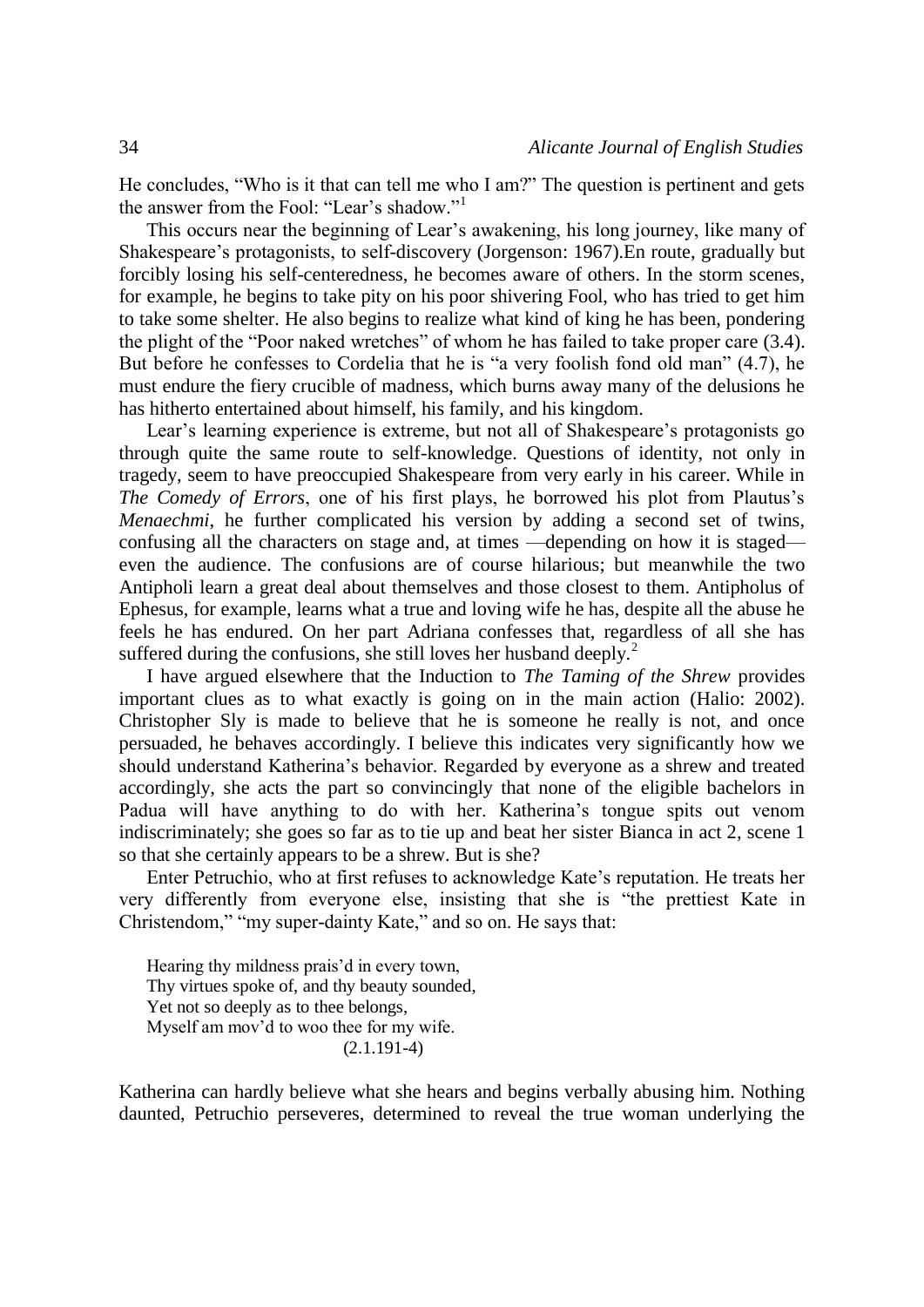persona Katherina has been schooled in, not least by her father, who wants nothing better than to get her off his hands so that Bianca can also get married.

Although at first Katherina stoutly refuses to marry Petruchio and vigorously repels his overtures, when it comes down to it, she is dressed and ready for the wedding. And when Petruchio fails to appear on time, she is genuinely distressed. Later, when he takes her to his home, she finally becomes aware of what her husband is up to and understands what her proper role is. She obeys his every command, even kissing him in the public thoroughfare, and at the closing banquet lectures the other brides on why and how wives should behave. No one should miss the point that Shakespeare makes about Katherina's true identity.

Shakespeare makes his female characters assume male attire to pursue their worthy aims. Of course, everyone recognizes that boys played women's roles, and it was partly for this reason, perhaps, that Shakespeare resorted to disguising his heroines. But does not this resort also suggest that Shakespeare responded to what he recognized as feminine wit and cleverness? In *As You Like It* Rosalind, banished by Duke Frederick, heads to the Forest of Arden dressed as a man. She jokes with Celia about her disguise, as women will, but her disguise turns out to be much handier to her than she supposed when she encounters Orlando in the forest. In her own person could she have tutored him so well in what it means to fall in love and get married? Could Portia in *The Merchant of Venice* be nearly so successful in helping Antonio had she not assumed the disguise as Dr. Balthazar? False identity, then, has its positive advantages in some circumstances, though not all.

These positive advantages, if not always immediately apparent, are shown in *Twelfth Night*. Shipwrecked on the shores of Illyria —wherever that happens to be— Viola learns of Olivia and Orsino from the captain who helped to save her. She decides to seek service with the Countess, but hearing that that is not possible, she determines instead to assume a disguise and serve the duke. Why? She says that her disguise "haply shall become / The form of my intent" (1.2.55). What "intent" is that? Does she from the outset set her cap for the duke? All she says is:

I can sing And speak to him in many sorts of music That will allow me very worth his service. What else may hap, to time I will commit....  $(1.2.57-60)$ 

And so she assumes the name of Cesario, a eunuch, and within three days wins the favor of Orsino, as Valentine says (1.4.1-4).

Of course, Viola quickly falls in love with her master, but ironically he uses her as a go-between to press his suit to Olivia. Shakespeare compounds the irony when Olivia falls madly in love with Viola as Cesario. Viola is astonished when she realizes this and comments wittily on her predicament when Malvolio brings her the ring Olivia sends: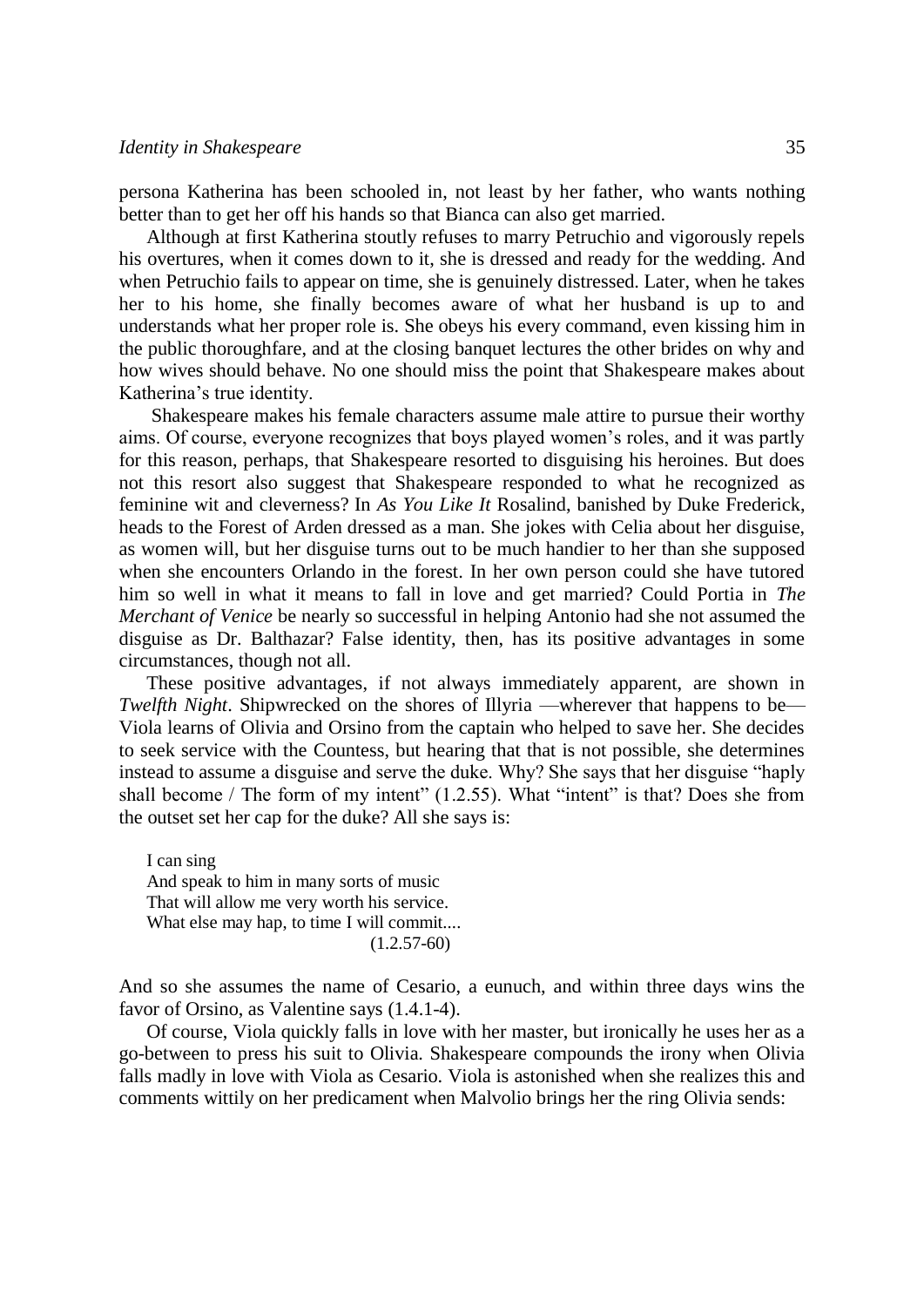What means this lady? Fortune forbid my outside have not charm'd her! She made good view of me; indeed so much That methought her eyes had lost her tongue, For she did speak in starts distractedly. She loves me sure, the cunning of her passion Invites me in this churlish messenger. None of my lord's ring? Why, he sent her none. I am the man! If it be so, as 'tis, Poor lady, she were better love a dream. Disguise, I see thou art a wickedness Wherein the pregnant enemy does much. How easy is it for the proper-false In women's waxen hearts to set their forms! Alas, [our] frailty is the cause, not we, For such as we are made [of,] such we be. How will this fadge? My master loves her dearly, And I (poor monster) fond as much on him; And she (mistaken) seems to dote on me. What will become of this? As I am a man, My state is desperate for my master's love; As I am a woman (now alas the day!), What thriftless sighs shall poor Olivia breathe! O time, thou must untangle this, not I, It is too hard a knot for me t' untie.  $(2.2.17-41)$ 

Time does untangle this, though it takes rather longer than the way Time untangled the confusions in *The Comedy of Errors*. It does so when Viola's twin, her brother Sebastian, appears on the scene. He had not drowned after all! Lest we think Shakespeare is here using a *deus ex machina* illegitimately, remember that the Captain told Viola in 1.2 that he last saw her brother tied to a mast "that liv'd upon the sea," sporting upon the waves like Arion on the dolphin's back (1.2.11-17). Time may bring its revenges, as Feste says (5.1.376-7), but it also brings its rewards.

Rewards for what? For Viola's courage and loyalty? They almost backfire when Orsino realizes that Olivia has fallen for Viola in her disguise as his man, Cesario. Furious, he proclaims that though he "tenders [Cesario] dearly":

Him will I tear out of that cruel eye, Where he sits crowned in his master's spite. Come, boy, with me, my thoughts are ripe in mischief. I'll sacrifice the lamb that I do love, To spite a raven's heart within a dove. (127-31)

Viola's response reveals her loyalty to Orsino in extraordinary terms: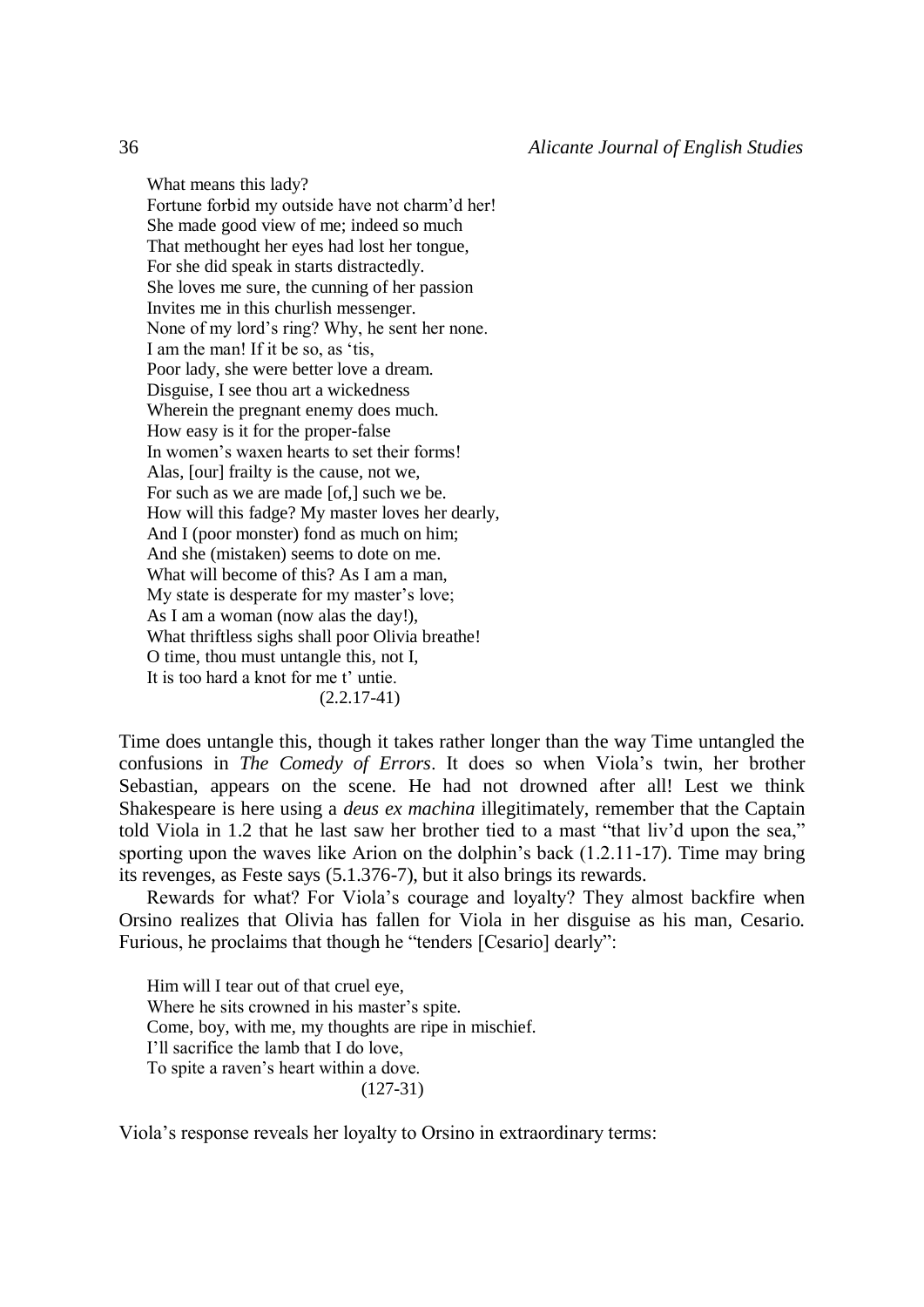And I most jocund, apt, and willingly, To do you rest, a thousand deaths would die. (132-3)

The revelations of true identity do not invariably end well in this play, as we see from what happens to Malvolio. Tricked into believing that his fondest wishes have been realized, the puritanical steward woos Olivia in a scene whose farce and pathetic aspects are not entirely absent. The Countess understandably thinks Malvolio is a victim of "midsummer madness" (3.4.56) and orders her people to look after him with "a special care" (60-2). They do, but probably not in the way Olivia expects, even though putting a person mad or possessed into a dark chamber was not unusual treatment in Elizabethan times. Malvolio, of course, is not really mad, but seriously put upon by Maria, Sir Toby, and the others. His treatment in the dark room under Feste masquerading as the curate Sir Topas is both hilarious and cruel. Hence, when he is finally released and the trick that set him off is disclosed, it is no wonder that he does not join in the joke and cries, "I'll be revenged on the whole pack of you" (5.1.378). As Olivia says, "He hath been most notoriously abus'd" (379).

Prince Hal in *Henry IV, Part 1*, seems to enjoy his reputation as the scapegrace Prince of Wales, and in his important soliloquy in act 1, scene 2, he tells the audience why he is consorting with Falstaff and his cronies:

I know you all, and for a while uphold The unyok'd humor of your idleness. Yet herein will I imitate the sun, Who doth permit the base contagious clouds To smother up his beauty from the world, That when he please again to be himself, Being wanted, he may be more wondr'ed at By breaking through the foul and ugly mists Of vapors that did seem to strangle him. If all the year were playing holidays, To sport would be as tedious as to work; But when they seldom come, they wish'd for come, And nothing pleaseth but rare accidents. So when this loose behavior I throw off And pay the debt I never promiséd, By how much better than my word I am, By so much shall I falsify men's hopes, And like a bright metal on a sullen ground, My reformation, glitt'ring o'er my fault, Shall show more goodly and attract more eyes Than that which hath no foil to set it off. I'll so offend, to make offense a skill, Redeeming time when men think least I will. (1.2.195-217)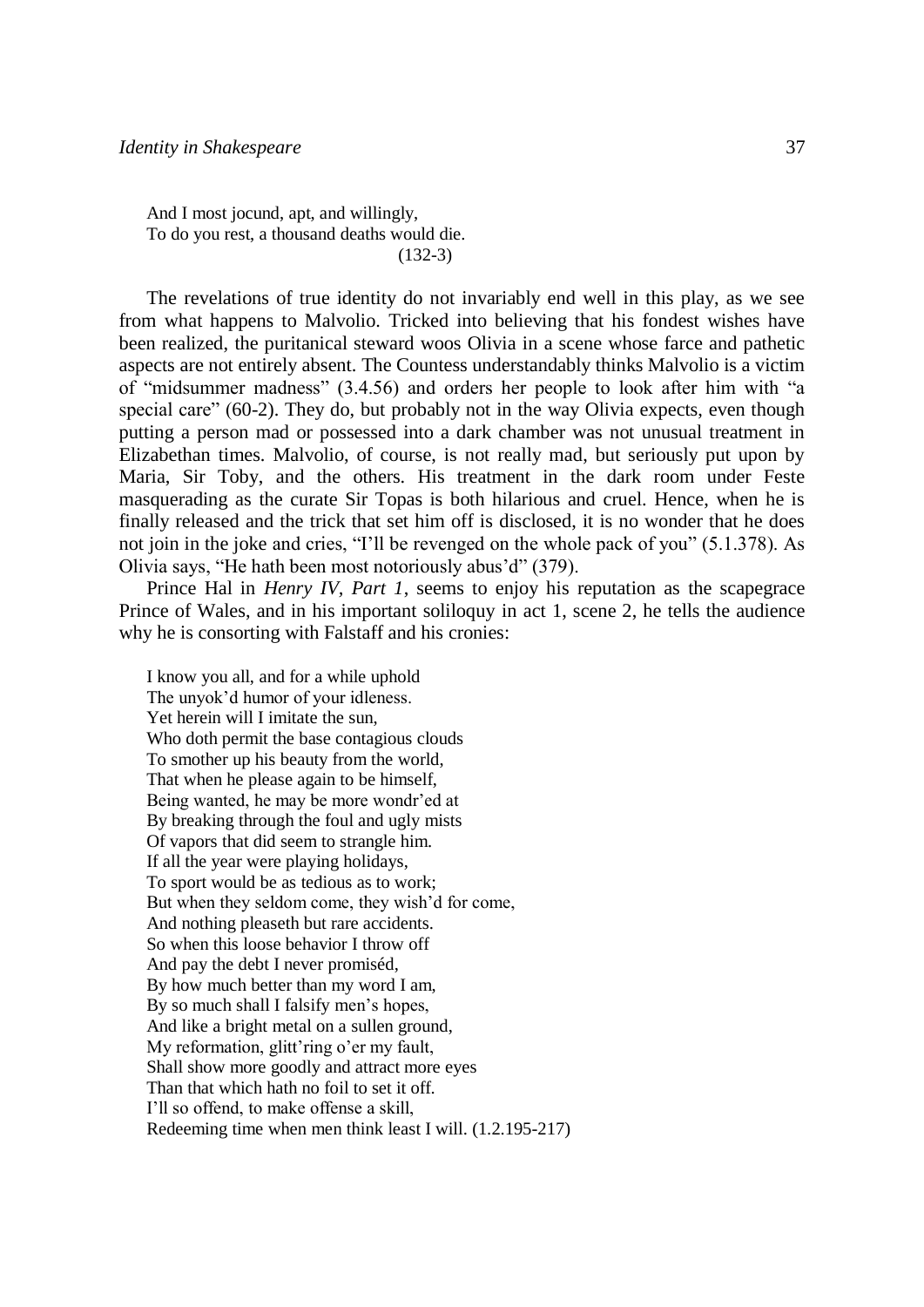Some commentators have a problem with this speech, as it reveals Prince Hal as a manipulative, not to say conniving, individual, using friends in a most unbecoming fashion. They see him as the true scion of King Henry who, by his early return from exile, won the crown partly by deceiving others into believing that he was only coming to claim his heritage as Duke of Lancaster, not to deprive King Richard II of his throne. As events in the Battle of Shrewsbury show (act 5, scene 3), Henry is not above using other deceptions, as when he has a number of his knights dressed in his "coats." These pseudo-kings befuddle the Scot Douglas, who thinks he has won the battle by killing Sir Walter Blunt so attired (5.3.16-25). Be that as it may, the true characters of both Henry and Hal reveal themselves eventually, their deceptions having done what they were intended to do.

Identity in *Romeo and Juliet* becomes problematical in another way, especially when Romeo overhears Juliet's soliloquy:

Romeo, Romeo, wherefore art thou Romeo? Deny thy father and refuse thy name; Or if thou wilt not, be but sworn my love, And I'll no longer be a Capulet.  $(2.2.33-6)$ 

Juliet is intelligent enough to recognize the difference between nominal and actual identity, as she says: "'Tis but thy name that is my enemy;/ Thou art thyself, though not a Montague." (38-9). Romeo is who and what he is, regardless of his family identity conveyed by his surname. Nevertheless, this is a difficult issue for Romeo to deal with; he is not nearly as smart as Juliet. "Call me but love," he responds, "and I'll be new baptiz'd, / Henceforth I never will be Romeo" (50-1). His name is hateful to himself, he says, because it is an enemy to her. But Juliet is much more concerned at this moment with Romeo's safety, barely hidden as he is beneath her balcony. She is far more pragmatic than her romantic suitor, who utters hyperboles and metaphors while she tries to figure out how he got where he is and what might happen to him if he is discovered. And then she cuts to the chase: "Dost thou love me?" (90). Convinced of his seriousness, after some further love talk between them, she puts it to him:

If that thy bent of love be honorable, Thy purpose marriage, send me word tomorrow, By one that I'll procure to come to thee, Where and what time thou wilt perform the rite, And all my fortunes at thy foot I'll lay, And follow thee my lord throughout the world. (143-8)

So much for names, which began their dialogue. The essentials, who they are as individuals, and the quality of their love, are now firmly established between themselves, though not among the rest of their family and friends, except for Friar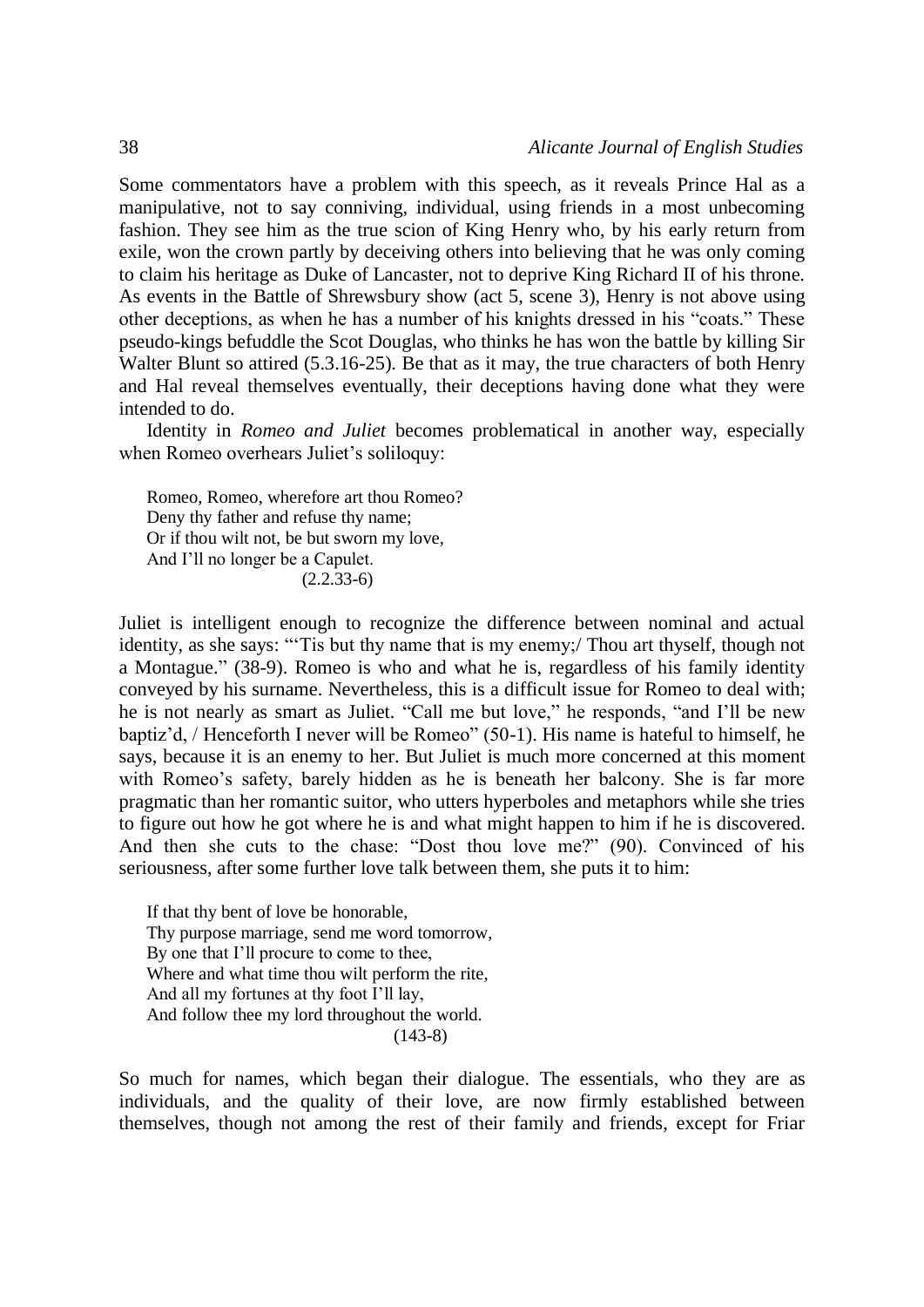Lawrence. And this failure of identification leads inexorably to their tragedy. *Hamlet* is full of the mystery of identity from the very opening lines of the play onwards:

*Barnardo* Who's there? *Francisco* Nay, answer me. Stand an unfold yourself.

As Stephen Booth and others have shown, the challenge is reversed: it is Francisco, the guard on duty who is about to be relieved, who should challenge Barnardo (Booth: 1969). But this is just preliminary to the more important problem of identity that occupies the first half of the play: the nature of the Ghost. What kind of ghost is it that has stalked the ramparts of Elsinore Castle two nights running? Or is it merely a fantasy, as Horatio thinks (1.1.23)? Horatio's skepticism is quickly countered by the Ghost's appearance. But why the Ghost has appeared he fails to discover, since the Ghost refuses to reply to his questions. It is left for Hamlet, whom Horatio and Marcellus inform, to try to uncover the answers.

Hamlet is only partly successful. The Ghost appears before him in such "questionable shape" (1.4.43) that he cannot at first determine whether it is "a spirit of health, or a goblin damn'd" (1.4.40). After hearing the Ghost's story, Hamlet's initial belief is that "It is an honest ghost," as he tells Horatio (1.5.138), but for the next two months the Ghost's ambiguity and his charge to revenge puzzle Hamlet. Meanwhile, Hamlet assumes an "antic disposition" (1.5.172) to disguise his sanity and win time to sort things out. Only after he stages "The Murder of Gonzago" does he feel he has enough evidence to confirm the Ghost's account of his father's murder. But almost simultaneously he kills the wrong man in a rash, impulsive effort to take revenge.

The entire second act, in fact, is fraught with disguise and false identities. Claudius summons Rosencrantz and Guildenstern, Hamlet's schoolmates at Wittenburg, to try to pluck the heart out of the mystery of his strange behavior. Hamlet, however, swiftly uncovers the reason for their sudden appearance in Elsinore and warns them that he is "but mad north-north-west" (2.2.378). Ophelia, too, has been brought into her father's and Claudius's intrigue and made to act as a decoy in the Nunnery Scene to help prove Polonius's theory regarding Hamlet's assumed madness. Again, Hamlet penetrates this intrigue and, because he feels betrayed by her, treats his quondam sweetheart as a whore. Earlier, as she tells her father at the beginning of act 2, he had appeared in Ophelia's closet as a distracted lover, an act that provides Polonius with his theory of Hamlet's love sickness.

The central issue in the play, however, apart from all these ancillary questions of identity, concerns Hamlet's role, or his identity, as an avenger. Literary tradition, and indeed the source of the Hamlet myth in Saxo Grammaticus, held that, in the absence of justice meted out to the murderer, it became incumbent upon a father's son to exact revenge. The *lex talionis* had to be brought to bear: an eye for an eye, a tooth for a tooth, a murder for a murder. But unlike his precursors, Hamlet does not "sweep" to his revenge (cp. 1.5.26). His hesitation to act against Claudius —his long delay— has been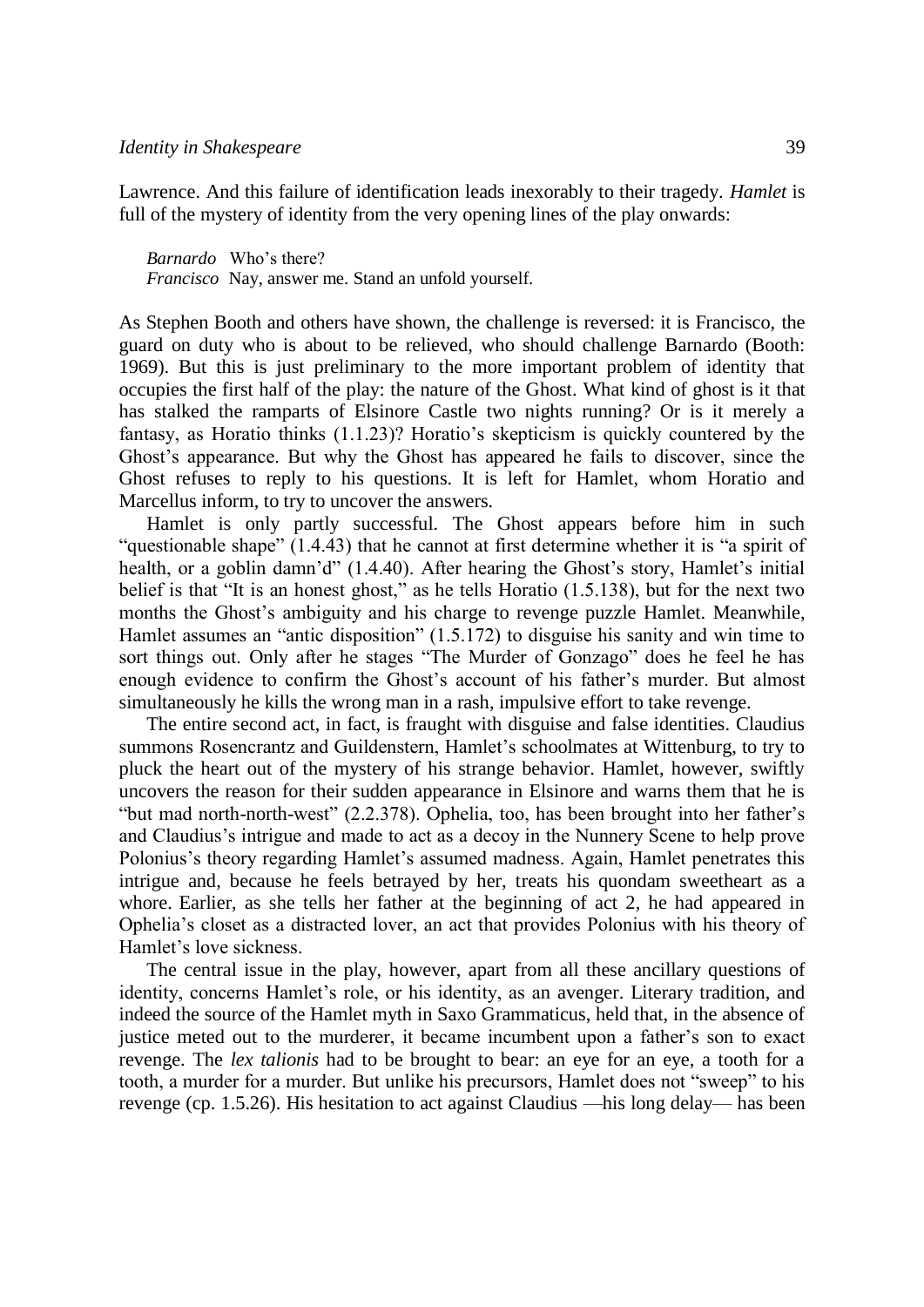explained by many as the result of a number of causes including, most famously (or notoriously) the debilitating effects of an oedipal complex.

These various theories purporting to explain Hamlet's delay overlook what seems to me of the utmost importance: that Shakespeare did not conceive of *his* Hamlet<sup>3</sup> as a typical avenger, clearly not in the mode of Hieronimo in Kyd's *Spanish Tragedy* or Hoffman or Antonio in other earlier Elizabethan revenge tragedies. Hence, Shakespeare was careful to frame the Ghost's charge thus:

Let not the royal bed of Denmark be A couch for luxury and damnéd incest. But howsomever thou pursues this act, Taint not thy mind, nor let thy soul contrive Against thy mother aught. Leave her to heaven. . . .  $(1.5.82-6)$ 

The third line in this passage is key: the Ghost leaves it up to Hamlet to figure out the way to exact revenge. But what kind of revenge? Though twice before he has called for revenge, nowhere does the Ghost actually say "Kill Claudius!" He seems primarily interested in stopping the moral pollution of an incestuous union between his brother and his wife. And he commands Hamlet to do this without becoming morally tainted himself, and without proceeding through Gertrude.

Of course, killing Claudius would be the way most of Shakespeare's audience would expect Hamlet to take revenge. And at a crucial moment Hamlet almost does just that. In act 3, scene 3, finding Claudius alone, he draws his sword to dispatch the king, who is on his knees in an attitude of prayer. But unwilling to kill his uncle while in a state of grace, this diabolically motivated Hamlet sheathes his sword, hoping to kill him later when he is "about some act / That has no relish of salvation in't" (3.3.91-2). In so doing, Hamlet nearly damns himself and proceeds immediately in the next scene to kill Polonius. From that point, having violated one of the Ghost's negative injunctions — "Taint not thy mind"— Hamlet begins to shrive his mother, urging her to repent, and thereby violating the Ghost's second negative injunction.

The Ghost's final appearance doubtless prevents Hamlet from attacking Gertrude with more than words and signals the beginning of the Prince's character transformation. Calmer now, he soon recognizes his fault in killing Polonius:

For this same lord, I do repent; but heaven hath pleas'd it so To punish me with this, and this with me, That I must be their scourge and minister. (3.4.172-5)

"Scourge and minister"? Surely the two roles are antipathetical, one to the other, as Shakespeare must have realized when he came to write *King Lear*. In that play, as Virgil Whitaker long ago noted, he divided the roles between Goneril, Regan, and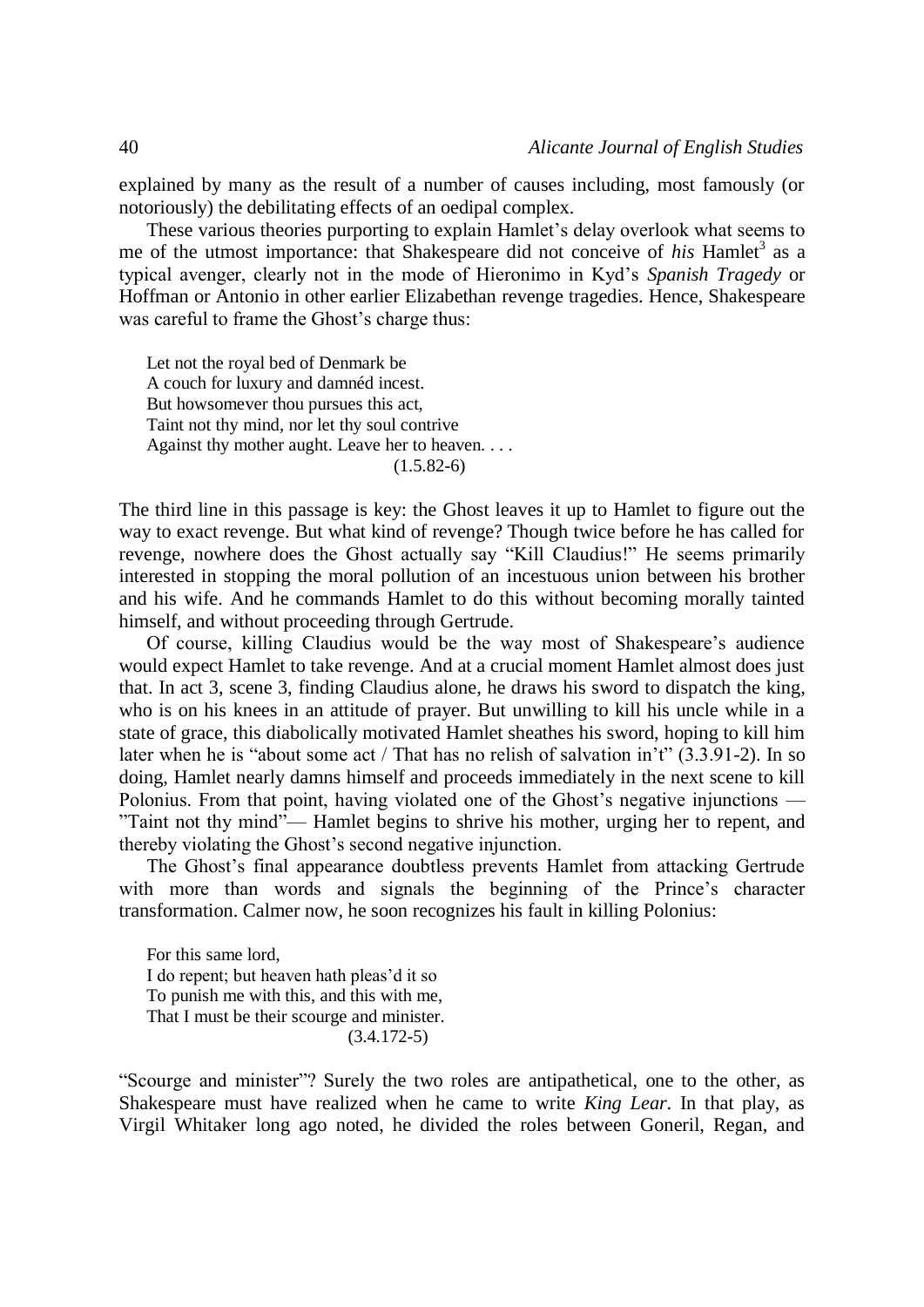Edmund —the scourges— and Cordelia and Edgar —the ministers (Whitaker: 1965). Trying to be both scourge and minister is perhaps Hamlet's main difficulty. Though in his last soliloquy he berates himself —"How all occasions do inform against me, / And spur my dull revenge"— and ends with "O from this time forth, / My thoughts be bloody or be nothing worth" (4.4.32-2, 65-6), when he returns from his aborted trip to England he has no plan for taking action against Claudius. On the contrary, he seems resigned to let providence direct his course. And it does.<sup>4</sup>

In his next tragedy Shakespeare again focuses on the issue of identity, though without all the complications that *Hamlet* provides. For starters, Othello enjoys the reputation of being the best soldier in Venice, the general assigned to lead the battle against the Turks, who threaten to invade without, and these involve the identity of Iago. Enjoying the reputation of "Honest Iago," the villain is not by any means Cyprus. But by act 3, things begin to change. The Turkish threat appears to have been a kind of red herring; worse threats lie within, since he is not what he appears to be. As he declares to Roderigo in the opening scene, "I am not what I am" (1.1.65). It takes the rest of the play's action for Othello to discover just what he is. By that time, Othello's own identity has changed completely.

Privileged to know Iago intimately, as we the audience do, thanks to his soliloquies as well as his dialogue with Roderigo, how should we credit what he says about reputation to Cassio in act 2? After disgracing himself in his fight with Montano, Cassio laments the loss of his reputation:

Reputation, reputation, reputation! O, I have lost my reputation! I have lost the immortal part of myself, and what remains is bestial. My reputation, Iago, my reputation!  $(2.3.262-5)$ 

Iago immediately pooh-poohs Cassio's concern:

Reputation is an idle and most false imposition; oft got without merit, and lost without deserving. You have lost no reputation at all, unless you repute yourself the loser. (268-71)

Reputation, as Cassio conceives of it, is directly related to one's identity, to how others see us and recognize us for who and what we are. But Iago dismisses this idea, claiming that one's own sense of self is what is important. He takes the opposite view when speaking with Othello early in the seduction scene:

Good name in man and woman, dear my lord, Is the immediate jewel of their souls. Who steals my purse steals trash; 'tis something, nothing;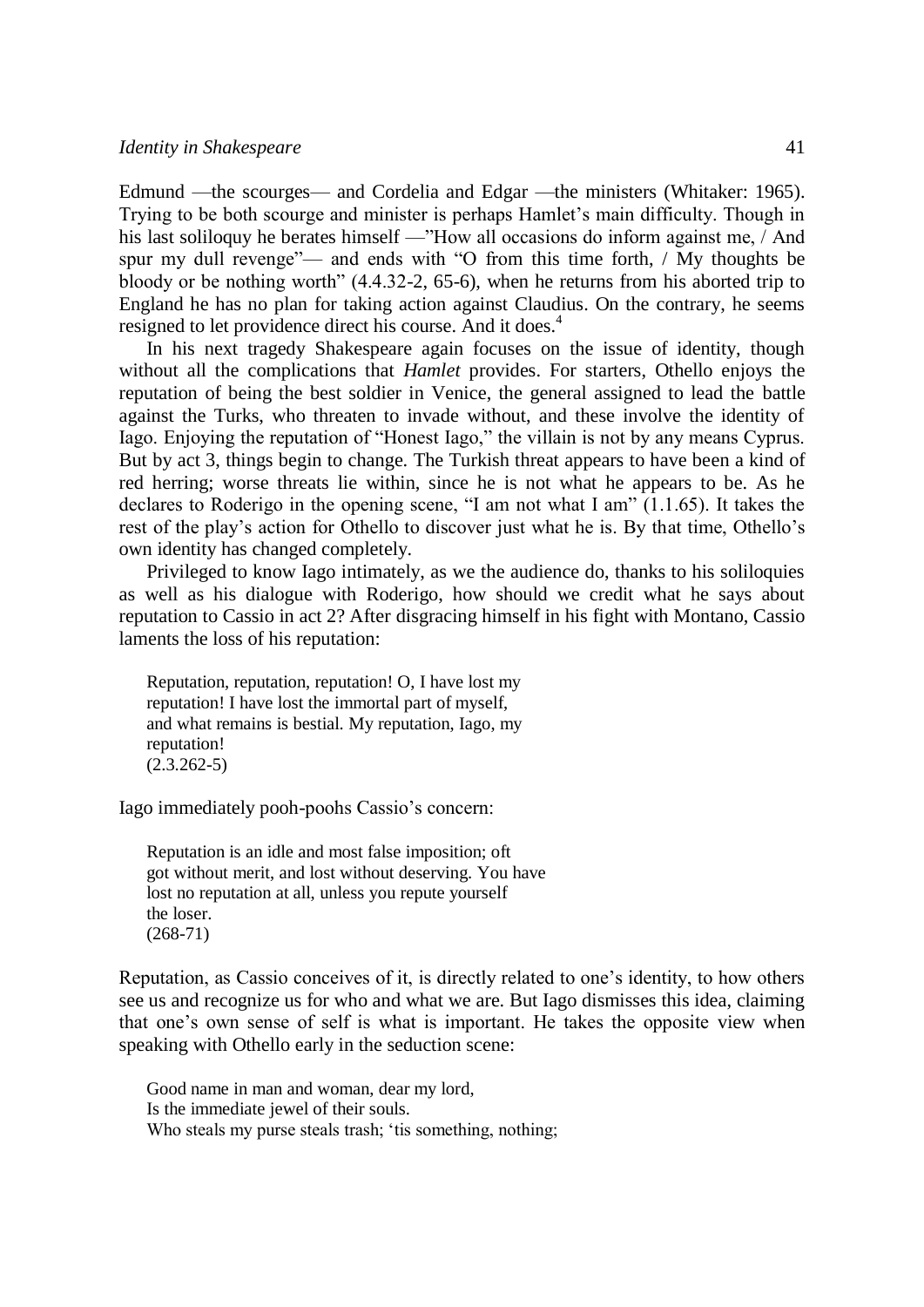'Twas mine, 'tis his, and has been slave to thousands; But he that filches from me my good name Robs me of that which not enriches him, And makes me poor indeed. (3.3.155-61)

Before their dialogue is concluded, not only has Desdemona's reputation, or identity, been ruined in Othello's eyes, but his own as well:

O now, for ever Farewell the tranquil mind! farewell content! Farewell the pluméd troops and the big wars That makes ambition virtue! O, farewell! . . . . . . . . . . . . . . . . . . . . .

Farewell! Othello's occupation's gone.

Othello's mistake has been in too closely identifying himself with his love for Desdemona which, when that is gone, so is his former identity as the great general that he once was. Or, to put it another way: by placing Desdemona on so high a pedestal as he does —that the merest shadow of a doubt about her true identity may bring her down— he brings himself down with her. Reputation, or rather one's conception of oneself, one's self-identity, as Iago counsels Cassio, should be made of sterner stuff than that and not tied to another's.

In *Macbeth* Duncan mourns the thane of Cawdor's treason, summarily sentences him to death, and bestows his title on Macbeth (1.2.63-6). When Malcolm tells him how Cawdor died, Duncan replies:

There's no art To find the mind's construction in the face. He was a gentleman on whom I built An absolute trust. (1.4. 11-14)

Duncan here articulates a significant truth that Shakespeare had touched on earlier in *The Merchant of Venice*. When Bassanio approaches the three caskets, he rejects the gold and silver ones, saying, "So may the outward shows be least themselves./ The world is still deceiv'd by fair ornament." Duncan, deceived as he was by Cawdor, builds a similar trust on Macbeth, only to be deceived much worse by him. Macbeth's betrayal succeeds, as Cawdor's did not, though only briefly. After murdering his king, kinsman, and guest, Macbeth undergoes a transformation of character quite unlike Hamlet's or Othello's. From "Bellona's bridegroom" (1.2.54) his identity changes; he becomes a murderous, tyrannical usurper, fooled by the witches' equivocating words, his wife's boundless ambition, and his futile quest for ironclad security.

Lady Macbeth also changes. Once a self-assured, resourceful woman, her invocation to the spirits of evil to "unsex" her, to thicken her blood and "Stop up th' access to remorse" in herself (1.5.40-44) succeeds only too well, at least at first. She manipulates